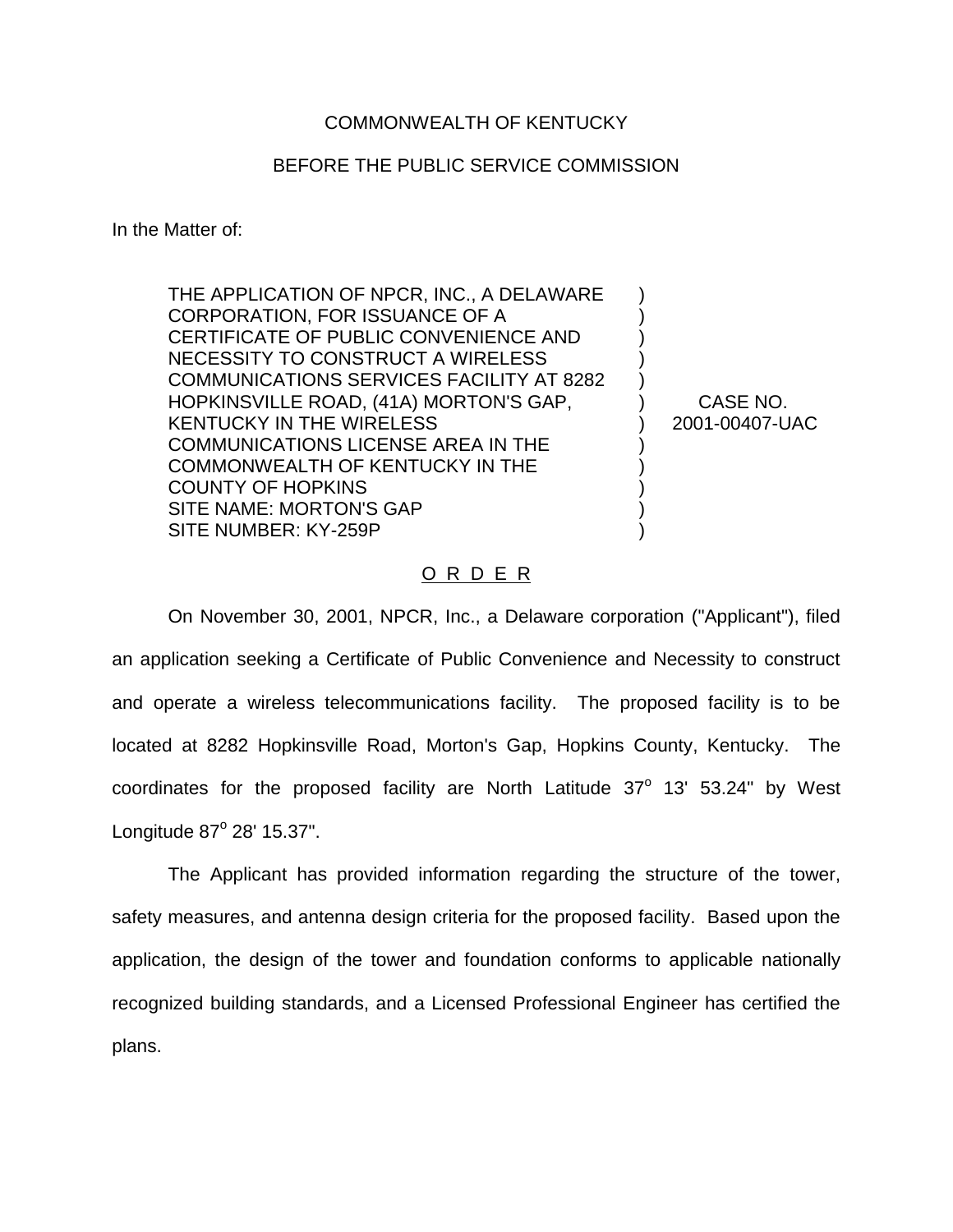Pursuant to 807 KAR 5:063, the Applicant has notified the local planning unit of the proposed construction. The planning commission is duly authorized to review the uniform application but has failed to respond with any decision within 60 days. To date, the local planning unit has filed no comments and, pursuant to KRS 100.987(4)(c), the application is presumed approved. The Applicant has filed applications with the Federal Aviation Administration ("FAA") and the Kentucky Airport Zoning Commission ("KAZC") seeking approval for the construction and operation of the proposed facility. The FAA application has been approved, but the KAZC decision is still pending.

The Applicant has filed evidence of the appropriate notices provided pursuant to 807 KAR 5:063. The notices solicited any comments and informed the recipients of their right to request intervention. To date, no public comments have been filed with the Commission.

Pursuant to KRS 278.280, the Commission is required to determine proper practices to be observed when it finds, upon complaint or on its own motion, that the facilities of any utility subject to its jurisdiction are unreasonable, unsafe, improper, or insufficient. To assist the Commission in its efforts to comply with this mandate, the Applicant should notify the Commission if it does not use this antenna tower to provide service in the manner set out in its application and this Order. Upon receipt of such notice, the Commission may, on its own motion, institute proceedings to consider the proper practices, including removal of the unused antenna tower, which should be observed by the Applicant.

-2-